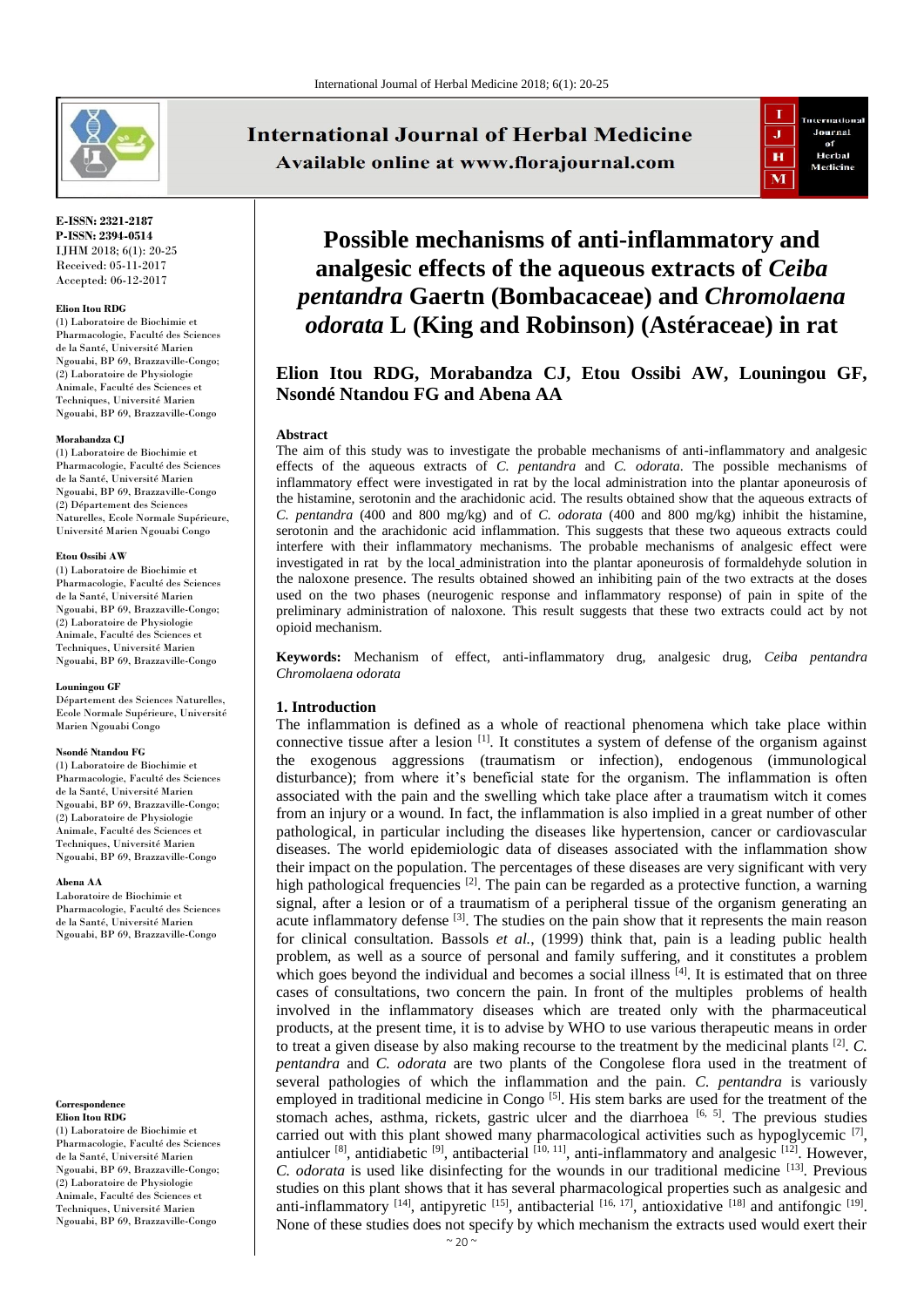pharmacological effects. However, the mechanisms of the anti-inflammatory effects and the traditional analgesics are known. For example, the traditional anti-inflammatory drugs inhibit the phospholipase A2, it is the case of the steroidal anti-inflammatory drugs (SAIDs) or inhibits cyclo-oxygenase it is the case of non steroidal anti-inflammatory drugs (NSAIDs). In addition to their anti-inflammatory and antipyretic effect, the NSAIDs have a real non narcotic analgesic effectiveness. The mechanism of action still passes by the inhibition of the prostaglandins synthesis because they have the property to heighten the peripheral noxious receptors to the action of nociceptive substances such as the bradykinine, histamine, serotonin and the substance P <a>[3]</a>. On the other hand, a traditional analgesic inhibits the pain either at the peripheral level by an action on the vasoactives amines or at the central level by preventing the increase of the impulse generated at the peripheral ends of the fibers C and A $\delta$  by an action on the ascending ways of the pain  $[20]$ . Taking into consideration all that precedes, we aimed investigated the possible mechanisms of anti-inflammatory and analgesic effects of the aqueous extracts of *C. pentandra* and *C. odorata.*

## **2. Materials and Methods**

#### **2.1 Plant material**

The stem barks of *C. pentandra* and leaves of *C. odorata*  were used. Botanical identification of the plant material was done by Mousamboté, botanist systematist of (Higher Normal School of Agronomy and Forestry HNSAF) and confirmed at the botanical laboratory of Research Institute in Exact and Natural Sciences (RIENS) in Brazzaville where the samples of *C. pentandra* and *C. odorata* were compared with the reference samples of the herbarium to the number 2529, 20/06/1968 for *C. pentandra* and number 1183,07/ 1965 for *C. odorata*. After that, plant material were dried and pulverized with a mortar. The aqueous extract of stem barks of *C. pentandra* and that of the leaves of *C. odorata* were prepared by decoction. 100 g of powder of each plant are mixed with1000 mL of distilled water. The mixture was boiled for 15 min. After cooling and filtration, the filtrate obtained was concentrated on a double boiler (60 °C). The concentrate obtained was preserved to evaluate the mechanisms of the anti-inflammatory and analgesic effects.

## **2.2 Animals**

Albino rats (150-200 g) of either sex obtained from the Faculty of Science and Technical of Marien NGOUABI-University were used. They were fed with a standard feed and water *ad libitum*. They were acclimatized during one week before experimentation and were housed under standard conditions (12 hours light and 12 hours dark) and at the temperature of  $27 \pm 1$  °C. The rules of ethics published by the International Association for the Study of Pain have been considered [21].

#### **2.3 Possible mechanisms of anti-inflammatory effect of aqueous extracts of** *C. pentandra* **and** *C. odorata*

The plantar aponeurosis administration of histamine, serotonin as well as the acid arachidonic causes an edema whose volume increases according to time. The antiinflammatory drugs reduce this edema evolution compared to control group.

## **2.4 Histamine and serotonin-induced paw edema in rat**

Method described by Nguemfo *et al.* (2007)<sup>[22]</sup> was used. The animals were divided into groups of 5 rat each. Different doses of aqueous extracts of *Ceiba pentandra* (400 et 800 mg/kg) and of *C. odorata* (400 and 800 mg/kg), diclofenac (standard drug, 5 mg/kg) and distilled water (control group,  $0.5$  mL/100 g) were administered orally to groups, one hour prior to the local injection of histamine (1 mg/kg) and of serotonin (1mg/kg) into the plantar aponeurosis. The paw volume was recorded during  $4<sup>th</sup>$  hours by using pletysmometer (Ugo Basile, Italy) 1 hour after histamine (sigma) injection and 30 min after serotonin (sigma) injection. The anti-inflammatory effect is evaluated by the inhibition of edema [12].

## **2.5 Arachidonic acid-induced paw edema in rat**

Method described by Nguemfo *et al*. (2007) [22] was used. The animals were divided into groups of 5 rat each. Different doses of aqueous extracts of *Ceiba pentandra* (400 et 800 mg/kg) and of *C. odorata* (400 and 800 mg/kg), diclofenac (standard drug, 5 mg/kg) and distilled water (control group, 0.5 mL/100 g) were administered orally to groups, 30 mn prior to the local injection of 1 mg/kg of arachidonic acid (Buffer pH4 citric acid /NaOH) into the plantar aponeurosis. The paw volume was recorded during  $4<sup>th</sup>$  hours by using pletysmometer (Ugo Basile, Italy). The anti-inflammatory effect is evaluated by the inhibition of edema<sup>[12]</sup>.

## **2.6 Possible mechanisms of analgesic effect of aqueous extracts of** *C. pentandra* **and** *C. odorata*

The administration into the plantar aponeurosis of formaldehyde 2,5% induced a neurogenic and an inflammatory pain in rat. An analgesic drug will decrease this pain according to time. Naloxone (2 mg/kg, s.c.) was administered 15 min prior to the extracts or tramadol injections [23]. The animals were divided into groups of 5 rats each. Different doses of aqueous extracts of *Ceiba pentandra* (400 et 800 mg/kg) and of *C. odorata* (400 and 800 mg/kg), tramadol (standard drug, 10 mg/kg) and distilled water (control group, 0.5 mL/100 g) were administered orally to groups, 1 hour prior to the local injection of formaldehyde  $(0.2 \text{ ml/rat})$  into the plantar aponeurosis  $[24, 25]$ . An additional group was treated with the tramadol without naloxone, and the formaldehyde was injected has previously. Immediately, animals were placed in various cages to observe the noxious effects. The frequency that the animal licks or bites its paw was monitored over 0-10 min for neurogenic pain response and  $10-30$  min for inflammatory pain response  $[14]$ . The analgesic effect was given by the inhibition of the pain.

## **2.7 Statistical Analyze**

All values were expressed as mean  $\pm$  ESM. Analysis of variance followed by Student-Fischer t test "t" was performed. The significance level was set at  $p<0.05$ 

#### **3. Results**

**3.1 Effect on histamine and serotonin-induced paw edema** The plantar aponeurosis administration of histamine and serotonin produced the edema which increased gradually with a maximum at 4th hours and 1 hour respectively (figures 1-3). The aqueous extracts of *C. pentandra* and *C. odorata* as well as the diclofenac induced significant reduction  $(p<0.01$  and *p*<0.001) the evolution of edema compared to control group. Aqueous extract of *C. pentandra* (800 mg/kg) better inhibits histamine edema compared to the aqueous extract of *C. odorata* (800 mg/kg) and diclofenac with a maximum at 2<sup>th</sup> hours of 50.83; 19.50 and 21.67% respectively (figures 2). However, in serotonin edema, diclofenac better inhibits edema compared to the aqueous extracts of *C. pentandra* (800 mg/kg) and *C. odorata* (800 mg/kg) with a maximum at 2th hours of 38.55; 35.61 and 31.78% respectively (figure 4).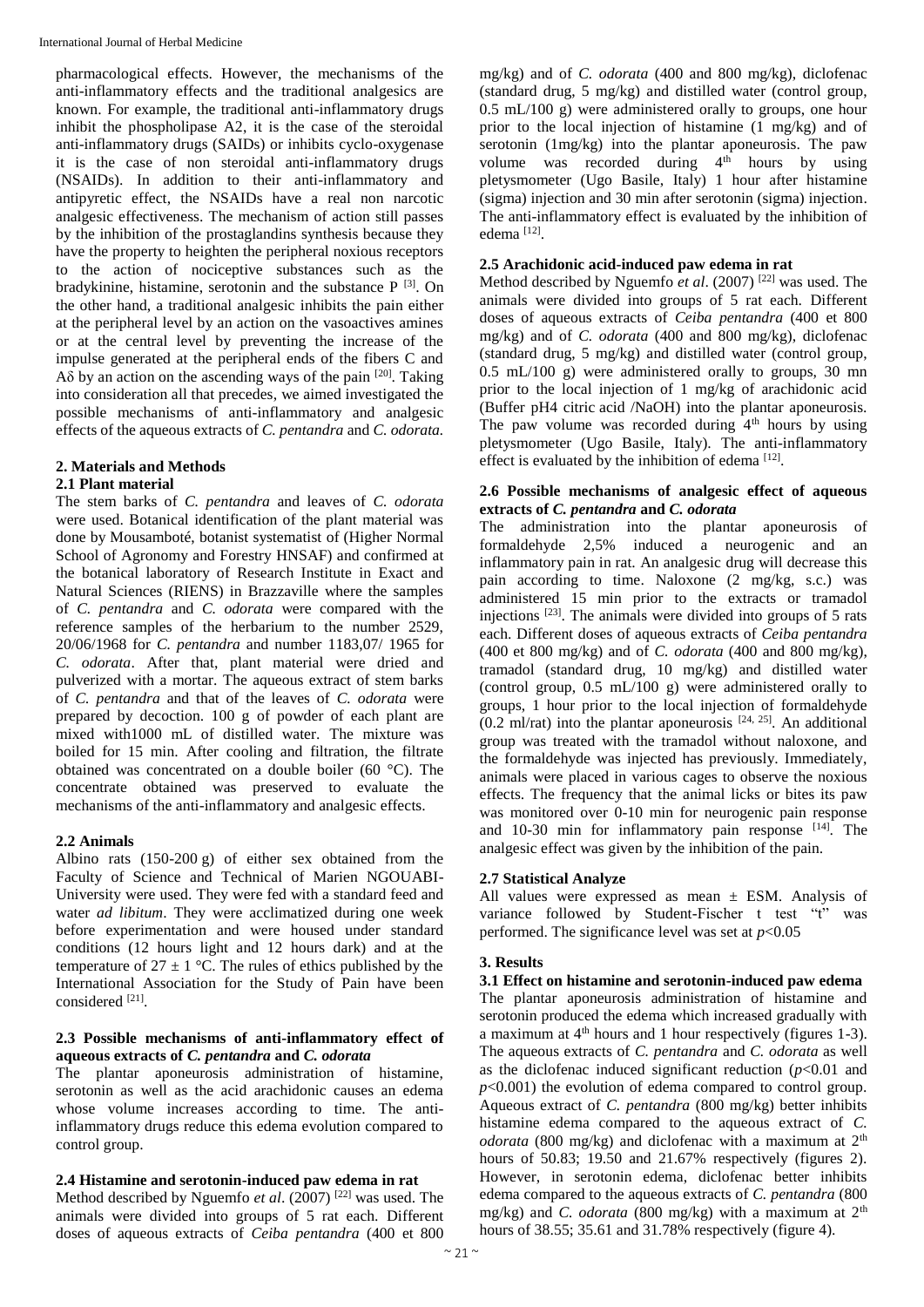

**Fig 1:** Effect of aqueous extrac of C.p and Ch.od in the volume of edema induced by histamine. Each value represents the mean  $\pm$ ESM; \*\**p*<0.01; \*\*\**p*<0.001 (Student t-test), versus control group (E.d) E.d= distilleted water; C.p= *C. pentandra*; Ch.od= *C. odorata*



**Fig 2:** Antiiflammatory effect of aqueous extract of C.p and Ch.od in the edema induced by histamine in rat. C.p= *C. pentandra*; Ch.od= *C. odorata*



**Fig 3:** Effect of aqueous extrac of C.p and Ch.od in the volume of edema induced by histamine. Each value represents the mean  $\pm$ ESM; \*\*\**p*<0.001 (Student t-test), versus control group (E.d). E.d= distilleted water; C.p= *C. pentandra*; Ch.od= *C. odorata*



**Fig 4:** Antiiflammatory effect of aqueous extract of C.p and Ch.od in the edema induced by serotonin in rat. C.p= *C. pentandra*; Ch.od= *C. odorata*

## **3.2 Effect on arachidonic acid-induced paw edema**

The plantar aponeurosis administration of arachidonic acid produced the edema which increased gradually with a maximum at 4<sup>th</sup> hours. Aqueous extracts of *C. pentandra* (400) and 800 mg/kg), *C. odorata* (400 and 800 mg/kg) and diclofenac (5 mg/kg) induced significant reduction (*p*<0.001) the evolution of edema compared to control group (figure 5). This effect increased gradually and reached a maximum at  $4<sup>th</sup>$ hours (66.18 and 67.23%) for aqueous extracts of *C. pentandra* (400 and 800 mg/kg)*,* (51.337 and 69.33%) for Aqueous extracts of *C. odorata* (400 and 800 mg/kg) and 76.63% for diclofenac (figure 6). Nevertheless the diclofenac no significant induced (ns, *p*>0.05) the edema volume 30 mn after arachidonic acid administration (figure 5).



**Fig 5:** Effect of aqueous extrac of C.p and Ch.od in the volume of edema induced by histamine. Each value represents the mean ± ESM;\*\*\**p*<0.001 (Student t-test), versus control group (E.d). (ns=*p*>0.05) E.d= distilleted water; C.p= *C. pentandra*; Ch.od= *C. odorata*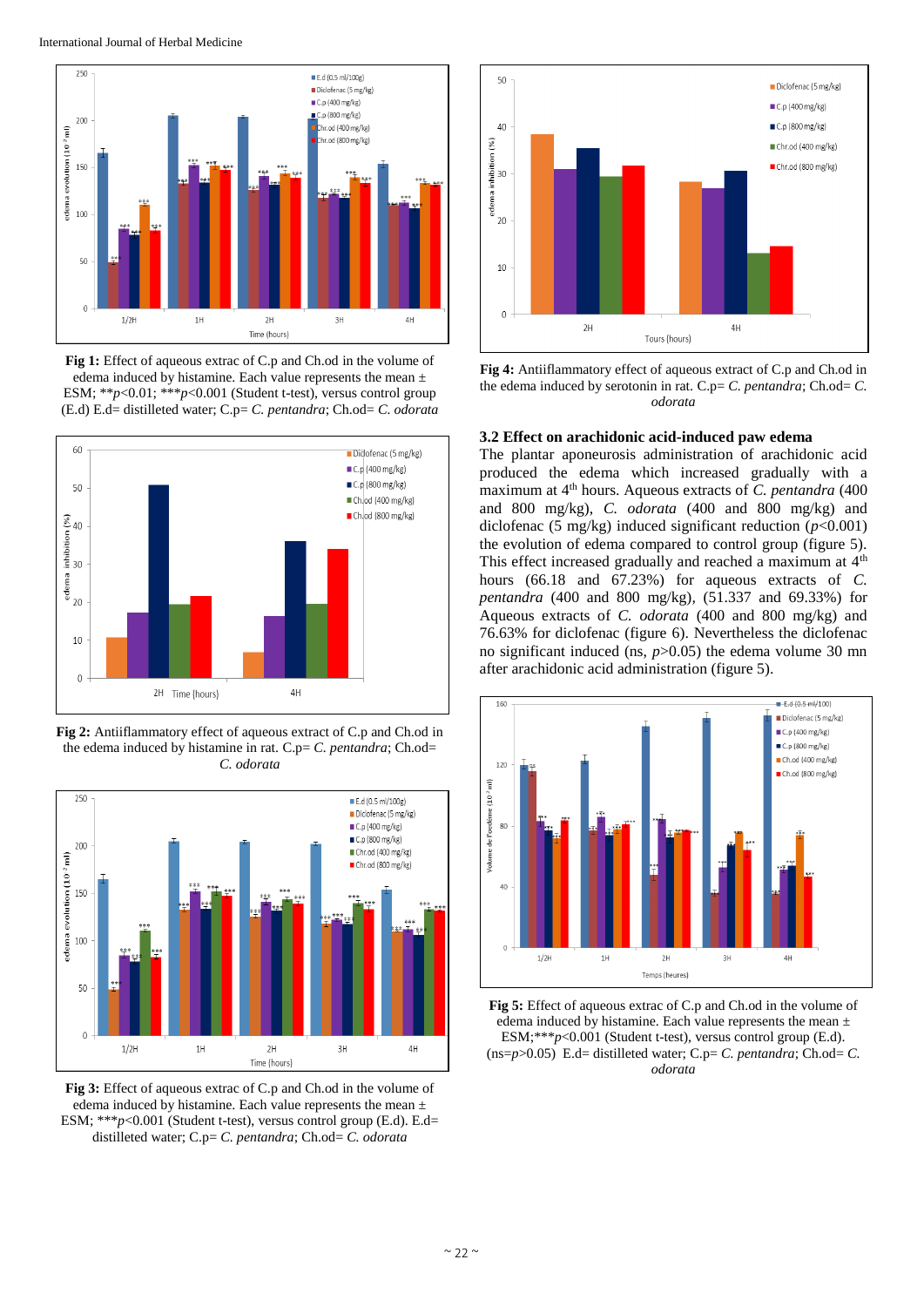

**Fig 6:** Antiiflammatory effect of aqueous extract of C.p and Ch.od in the edema induced by arachidonic acid in rat. C.p= *C. pentandra*; Ch.od= *C. odorata*

## **3.3 Effect on formaldehyde-induced paw edema in naloxone presence**

The plantar aponeurosis administration of formaldehyde produced neurogenic and inflammatory response (figures 7, 8, 9 and 10). On neurogenic and inflammatory pain responses the tramadol administrated without naloxone significantly reduce  $(p<0.001)$  the frequency of licking and of biting the legs compared to the group control (figures 7, 9). However in naloxone presence, the tramadol does not reduce (*p*>0.05) the frequency of licking and of biting the legs during the neurogenic and inflammatory pain responses (figures 7, 9). In addition, the two extracts at doses used in the naloxone presence significant reduce  $(p<0.05; p<0.01; p<0.001)$  the frequency of licking and of biting the legs on neurogenic and inflammatory pain responses compared to the group control. Moreover, aqueous extract of *C. pentandra* (800 mg/kg) better inhibits neurogenic and inflammatory pain responses that aqueous extract of *C. odorata* (800 mg/kg). These effects are lower than those observed with the tramadol without naloxone (figures 8 and 10).



**Fig 7:** Effect of aqueous extrac of C.p and Ch. On neurogenic pain response. Each value represents the mean  $\pm$  ESM; \*\*\* $p$ <0.01; (Student t-test), versus control group (E.d). ns= *p*>0.05 E.d= distilleted water; C.p= *C. pentandra*; Ch.od= *C. odorata;* Nal=naloxone



**Fig 8:** Analgesic effect of aqueous extract of C.p and Ch.od on neurogenic pain response in rat. C.p= *C. pentandra*; Ch.od= *C. odorata;* Nal= naloxone; Tra=tramadol







**Fig 10:** Analgesic effect of aqueous extract of C.p and Ch.od on Inflammatory pain response in rat. C.p= *C. pentandra*; Ch.od= *C. odorata;* Nal=naloxone; Tra=tramadol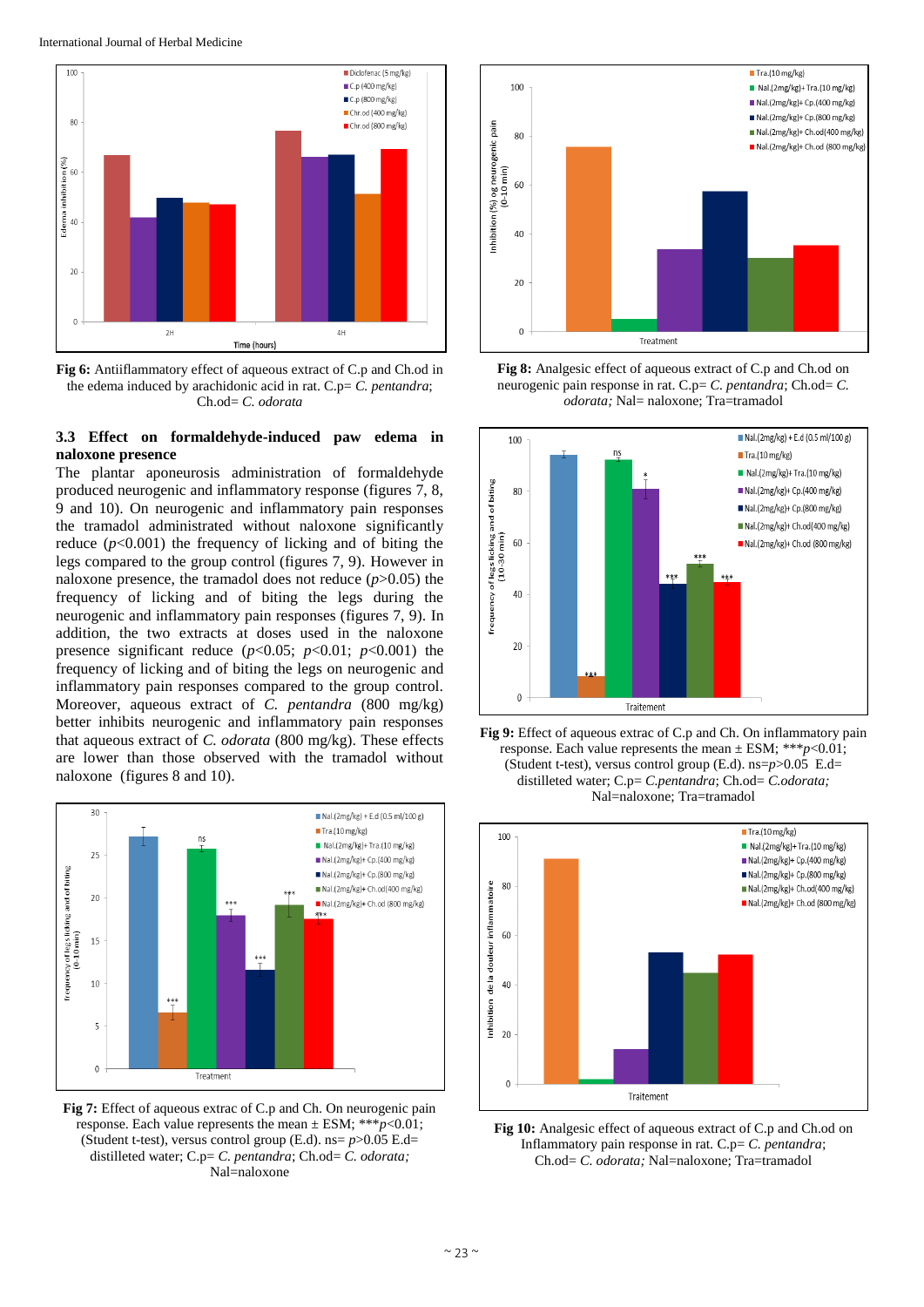#### **4. Discussion**

The edema was induced by histamine, serotonin and the arachidonic acid. The results obtained showed an inhibiting effect of the two aqueous extracts on the evolution of edema. Indeed, the edema is could be explaining by the vascular flight of plasmatic proteins following a modification of the organization of the wall venous under histamine and the serotonin influence which are two vasoactives amines. In addition, it is known that the prostaglandins which are derivatives of the arachidonic acid metabolism produce arteriole vasodilatation and contraction of the endothelial cells of the venous in the acute phase of the inflammation. These prostaglandins can be produced under the influence of the vasoactives amines  $[26]$ . The fact that the two aqueous extracts inhibit the inflammation induced by histamine, serotonin and the acid arachidonic suggest that they could interfere with their inflammatory mechanisms. The previously phytochimic studies of *C. pentandra* and of *C. odorata* revealed the presence of the flavonoïds, of saponosids, terpenoids and tannins for *C. pentandra* [8]; saponosids, alkaloids, heterosids cardiotonics, steroids/terpenoïds *C. odorata* [27] . This antiinflammatory effect could be explained by the presence of the flavonoïds in two extracts [28].

The pain induced by formaldehyde is biphasic. The first phase, the neurogenic response is explaining by the direct stimulation of the fibers C and Aδ by the nociceptive agent, and the second phase, inflammatory response by the stimulation of these same fibers by histamine and serotonin after the substance P release (central neurotransmitter) [29]. The results obtained showed an inhibiting effect of the pain of the two extracts on neurogenic and inflammatory pain responses 15 minutes after administration of the naloxone. The tramadol used as standard drug is without effect in the presence of the naloxone. The naloxone is a competitive antagonist of opioids at the central level, which justifies his absence analgesic effect of tramadol which are a weak opioids. Indeed, the major part of the nervous cells reacts to the opioids by a hyperpolarization (increase of potassium permeability). The calcium impulse which occurs in the nervous cell during an excitation is decreased, reducing in fact the release of exiting neurotransmitters and the synaptic transmission <sup>[30]</sup>. However the transmission of the painful stimulus at the central level passes by the release in the synaptic space of peptides (substance P, Neurokinines A, CGRP, somatostatin, CCK, VIP) and the dorsal spinal cord level by the release of the exiting amino acids (glutamate, aspartate). The substance P and the glutamate seem to play a significant role in the transmission of the nervous message  $[20]$ . It is also known that the substance P takes part in the neurogenic inflammation by inducing a vasodilation and by stimulating the release of the histamine by the mastocytes which goes stimulating primary peripheral fibers [28]. The fact that these two aqueous extracts are opposed to this type of pain in the pretreated rats with the naloxone suggests that they could act differently than the tramadol. This effect could be explained by the presence of the flavonoïds and alkaloids already identified in these plants [31, 25].

## **5. Conclusion**

*C. pentandra* and *C. odorata* are two plants largely used in traditional medicine in Congo. Their possible mechanisms of effects were evaluated on the inflammation induced by histamine, serotonin, and the arachidonic acid and counter the pain induced by formaldehyde. It comes out from this study that the anti-inflammatory drug effect of the aqueous extracts of the stem barks of *C. pentandra* and from the leaves of *C.*

*odorata at* the doses of 400 and 800 mg/kg would pass by an interference with the inflammatory mechanism of histamine, arachidonic acid serotonin. The analgesic effect of the aqueous extracts of the stem barks of *C. pentandra* and of the leaves of *C. odorata* to at the doses of 400 and 800 mg/kg seems to be not opioids mechanism.

#### **6. References**

- 1. Rousselet MC, Vignaud JM, Hofman P, Chatelet FP, Inflammation et pathologie inflammatoire. Association Française des enseignants en cytologie et Anatolie pathologie (AFECAP). 2005; 1-15
- 2. World Health Organization (WHO). Stratégie de l'OMS pour la médecine traditionnelle pour 2014-2023. ISBN 978 92 4 250609 9. (Classification NLM : WB 55). Editions de l'OMS, 20 avenue Appia, 12 11 Genève 27 (Suisse), 2014.
- 3. Béroud F. Douleur, inflammation et interactions système nerveux/ système immunitaire. Édition Institut UPSA de la douleur. 2007, 137.
- 4. Bassols A, Bosch F, Campillo M, Canellas M, Banos JE. An epidemiological comparison of pain complaints in the general population of Catalonia (Spain). Pain 1999; 83:9- 16.
- 5. Adjanohoum E, Ahyi AM, Aké Assi L *et al*. Médecine traditionnelle et pharmacopée: contribution aux études éthnobotaniques et floristiques en République populaire du Congo. Rapport présenté à l'ACC, paris. 1988, 605.
- 6. Bouquet A. Féticheurs et médecine traditionnelle du Congo Brazzaville. ORSTOM 1969; 36:980.
- 7. Olusola L, Ikechukwu O, Marian S. Hypoglycemic properties of aqueous bark extract of *Ceiba pentandra* in Streptozotocin-induced diabetic rat, J. Ethnopharmacol. 2005; 96(1-2):233-48.
- 8. Ibara JR, Elion Itou RDG, Ouamba JM, M Diatewa, Gbeassor M, Abena AA. Preliminary Evaluation of Antiulcerogenic Activity of *Ceiba pentandra* Gaeth and *Helicrysum mechowiamum* Klatt in Rats; Jounal Medicine Science. 2007; 7(3):485-488.
- 9. Dzeufiet PDD, Ohandja DY, Tédong L, Asongalem EA, Dimo T, Sokeng SD *et al*. Antidiabetic effect of *Ceiba pentandra* extract on Streptozotocin-induced non-insulindependent diabetic (NIDDM) rat; African Journal of Traditional. 2007; 4(1):47-54.
- 10. Nwachukwu IN, Allison LN, Chinakwe EC, Nwadiaro P. Studies on the effects *Cymbopogon citratus*, *Ceiba pentandra* and *Loranthus bngwelensis* extratcts on species of dermatophytes. The journal of American Science. 2008; 4(4):1545-1003.
- 11. Doughari JH, Loryue AS. Antimicrobial activity of stem bark extracts of *Ceiba pentandra* Pharmacologyonline. 2002; 1:1333-1340.
- 12. Elion Itou RDG, Sanogo R, Etou Ossibi AW, Ntandou FGN, Ondelé R, Pénemé BM *et al.* Anti-inflammatory and analgesic effects of aqueous extract of stem bark of *Ceiba pentandra* Gaertn. Pharmacol. Pharm. 2014; 5(12):1113-1118
- 13. Bissangou M.F et Ouamba JM. Valorisation chimique de quelques espèces aromatiques et médicinales du congo (*Ageratum conyzoïdes* L, *Chromolaena odorata* King et Robinson, *Hyptis suaveolens* Poit et *Lippia multitlora*  Moldenke), Pharm. Méd. Trad. Afr. 1997; 9:70-84.
- 14. Elion Itou R DG, Etou Ossibi AW, Epa C, Nsondé Ntandou GF, Bokia CB, Ouamba JM *et al*. Antiinflammatory and analgesic effects of leaves of *Chromolaena odorata* L. (King and Robinson).African